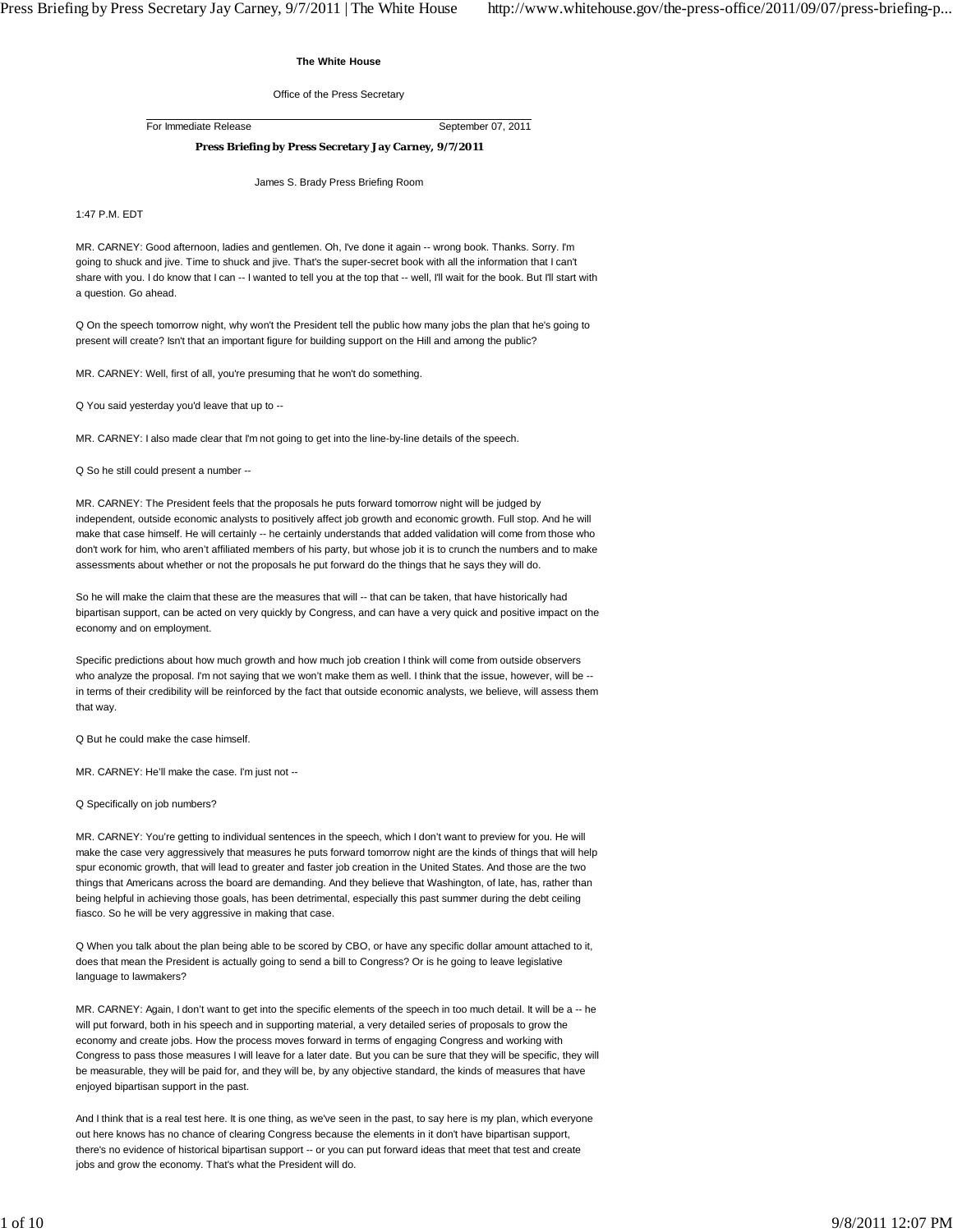Q Can you tell us how long the speech is going to be?

MR. CARNEY: I think it will be engrossing from start to finish. (Laughter.)

Q On another topic, the Pentagon today announced that it was raising security levels at military bases out of precaution because of the 9/11 anniversary. Is there anything that the White House or the President specifically is doing to deal with potential threats or security precautions out of this anniversary?

MR. CARNEY: As a matter of fact, I can tell you that yesterday the President convened a meeting in the Situation Room with senior members of his homeland security team to ensure that all necessary homeland security measures, precautions are being taken in advance of the upcoming 10th anniversary of 9/11.

As you mentioned, you've seen the report about the Department of Defense. I think they've spoken to that and the measures they're taking regarding military installations in the United States. This is a precautionary measure, and we don't have any specific, credible threats. But obviously, this is a significant anniversary. Al Qaeda and others have expressed interest in anniversaries in the past, so we remain ever vigilant through the anniversary and beyond.

So the meeting chaired by the President in the Situation Room occurred yesterday. This is part of a series of meetings that have happened over the past four months, some involving the President, others run by John Brennan -- his Homeland Security advisor, counterterrorism advisor -- all working up towards this anniversary, to ensure that we're doing everything we should be doing to safeguard the homeland.

Yes, sir.

Q Jay, will the President's job package tomorrow night be worth more than \$300 billion?

MR. CARNEY: I am not going to get into specific numbers about the cost of the proposals he puts forward. I will say, as I've said before, that they will be paid for; that he will put forward measures that Congress can take as part of passing this jobs and growth package to ensure that those measures are paid for.

The important factor here is not the top line number; it is the substance underneath the number. And as I was just telling Julie, the substance here will be a series of measures that should have and have had in the past bipartisan support; that have been judged in the past and will be judged beginning tomorrow night to have the kind of positive economic impact that we absolutely need right now to spur growth and create jobs. And he will call on Congress to act.

Because I don't think, and he doesn't think, that members of Congress, whether they're in the House or the Senate, are coming back this week, having heard from their constituents that they don't want any action taken on the economy, it's not a problem, let it go. I think they've heard the opposite. And they're also enormously frustrated when Washington doesn't just do nothing, but actually causes harm to the economy, which is exactly what happened this summer when a slice of the Congress held Washington hostage in pursuit of an ideological victory.

Q Can you say without getting specific whether that number might be in the right ballpark?

MR. CARNEY: I cannot.

Q When you say that the proposal will be paid for, what does that mean exactly? Will it be paid for over 10 years --

MR. CARNEY: As part of his proposal, the President will identify specific, scorable measures that will ensure that the jobs and growth measures are paid for.

Q Over a certain period of time or --

MR. CARNEY: Well, everything is over a -- everything is obviously over a certain period of time. The growth -- I'm not going to get into the specifics about how that plays. But obviously every ounce of economic growth won't happen the day after it's passed, and every job will not be created in the week after. The plan that the President puts forward, the proposals will be aimed at the most impact that can be achieved in the earliest possible time in terms of effect on the economy, effect on jobs.

As I said in the past, the President is committed to -- as you saw this summer during our trials and tribulations with the debt ceiling negotiations -- the President is absolutely committed to significant deficit and debt reduction. He remains so. And while he will identify elements that -- will make clear that the jobs and growth package can be acted on, should be acted on, right away, and can be paid for and should be paid for right away, he will also make it clear that this is part of his longer-term vision about getting our deficits under control, getting our debt-to-GDP ratio under control, because he believes that is vital to our long-term economic growth -- not because it is in and of itself a good thing, although it is in terms of global and domestic confidence in the economy, it is also essential so that we can ensure that we are able to make the kinds of investments and invest in education, infrastructure and innovation that will allow us to grow and compete.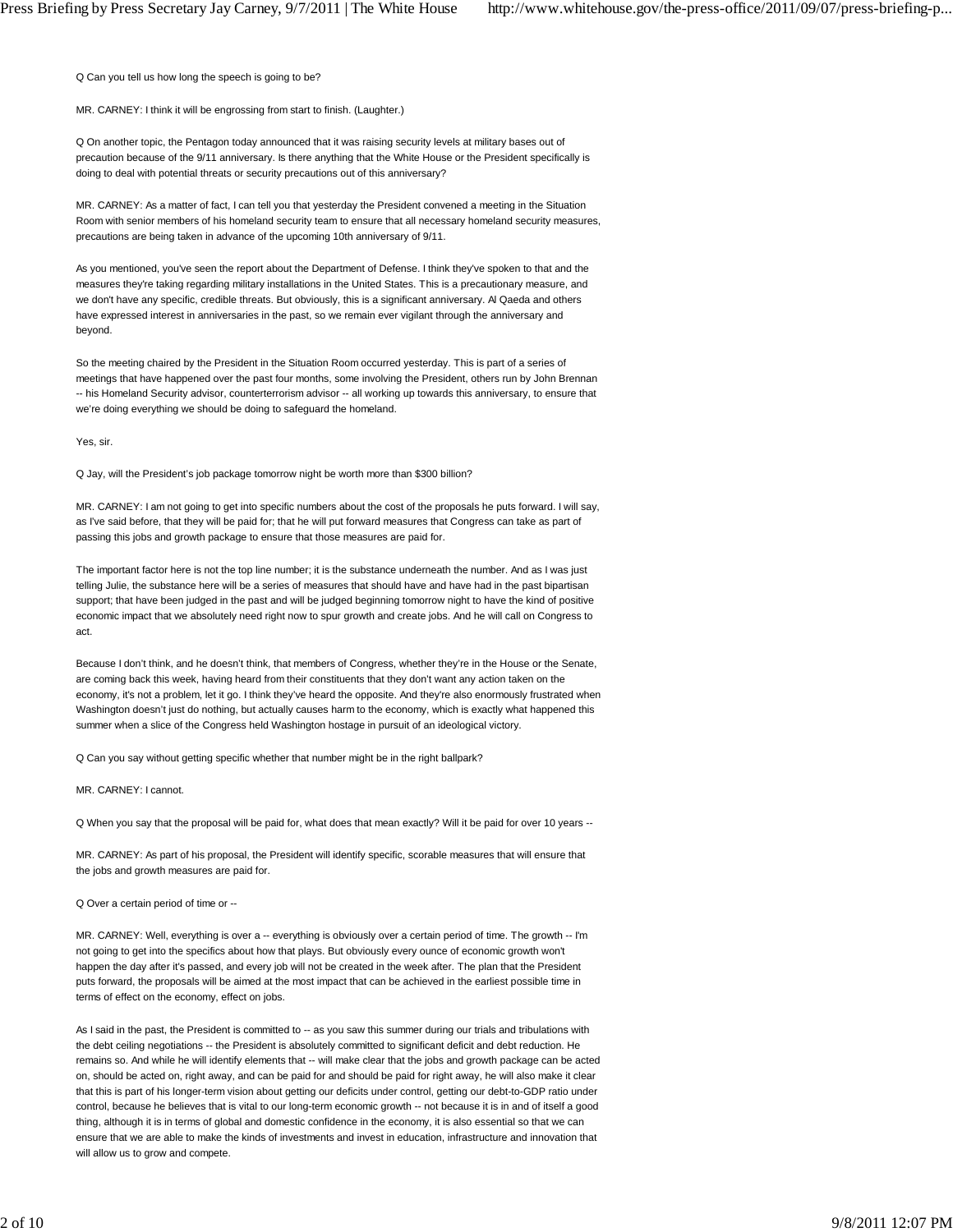So this is all part of package. And what he will make clear is that you don't -- this is not an either-or proposition. We must, and we can, act to grow the economy and create jobs now. And we must, and we can, in a responsible way, pass the measures that will ensure that we reduce our deficits and get control over our debt in the long term.

Q That second part -- just a final follow-up -- tomorrow night is focusing on the jobs package. When will he lay out his proposal for the super committee on debt and deficit?

MR. CARNEY: I think I've said from here, relatively soon, and I'll stick with that. I don't have a date certain for you.

Q -- next week?

MR. CARNEY: I don't have a date certain for you yet.

Q So on the debt and deficit super committee, a lot of Democrats are concerned that he's going to propose some deep cuts or changes to Medicare and Medicaid. What's the White House say to Democrats? These are key Democratic priorities.

MR. CARNEY: This President has been and remains absolutely committed to protecting Medicare, Social Security, Medicaid, rather than ending it as we know it. He has also made clear that we have to make some tough choices in order to get our deficits and debt under control. He demonstrated his willingness to make very hard choices in his negotiations with the Speaker of the House in pursuit of a sweeping so-called grand bargain that included -- had it come to fruition -- that included revenues, as well as entitlement reform. And broadly speaking, that remains his commitment.

I'm not going to get into specifics about what will or will not be in the President's proposals on deficit reduction. But his approach to this is we have to do -- this is an important issue because it goes to our long-term economic health. We have to do it in a balanced way to ensure that no single segment of society is overly burdened by it; that it is simply unfair in order to preserve or extend or deepen tax cuts for the wealthiest, the most fortunate Americans, that we have to end Medicare, turn it into a voucher program. That's not fair. He doesn't believe that's fair.

He believes that if you approach this issue in a balanced way, you can ensure that no one is unduly burdened, that everyone shares in the burden and shares in the ensuing prosperity that comes from getting our fiscal house in order. That remains his overall set of principles.

Q And then just to revisit something from yesterday that you left open-ended -- any plan now to meet with Boehner and Cantor tomorrow ahead of the speech?

MR. CARNEY: I don't have any meetings to announce or phone calls to announce. I think that the -- look, the President has a good relationship, a fine working relationship with the Speaker of the House, other members of leadership, obviously, of both parties. He has met on numerous occasions with those leaders throughout this year. I think that he demonstrated his commitment to working with Congress to try to achieve big things this summer, and he will continue to demonstrate a willingness to do that.

He will, tomorrow night, put forward a jobs and growth package that he is quite certain responds to what the American people are demanding and is responsive to what the American economy demands. He will call on Congress to take up those proposals because they are sensible, they are bipartisan and they are paid for. He obviously understands that there may be other ideas and he will be willing to hear them and want to hear them.

And I'm sure those conversations and meetings will continue through the fall. But I do not believe that anyone out there in the country thinks that the answer to getting Washington out of gridlock is having another round before this speech of meetings in the Cabinet Room.

Jake.

Q You talked about the meeting yesterday in the Situation Room with senior members of the national security team. Can you tell us who was there?

MR. CARNEY: Obviously Homeland Security Advisor, assistant to the President, John Brennan; I think head of the NCTC; others -- Janet Napolitano, the Secretary of DHS. I can give you the full list. But it would be everybody who has -- all the senior people with areas of responsibility on homeland.

Q Panetta?

MR. CARNEY: I can get -- I could make a lot of assumptions, get 95 percent of it right and then get one wrong, so I don't want to list them here.

Q Can you tell us any other steps taken other than the military installations in the U.S. put on alert?

MR. CARNEY: There's no specific steps that I can tell you about. I refer you to -- I think DHS has talked a little bit about this. Again, there are no specific threats to which we are responding. But we are obviously very vigilant and are taking all the precautionary measures both seen and unseen that we believe are necessary around this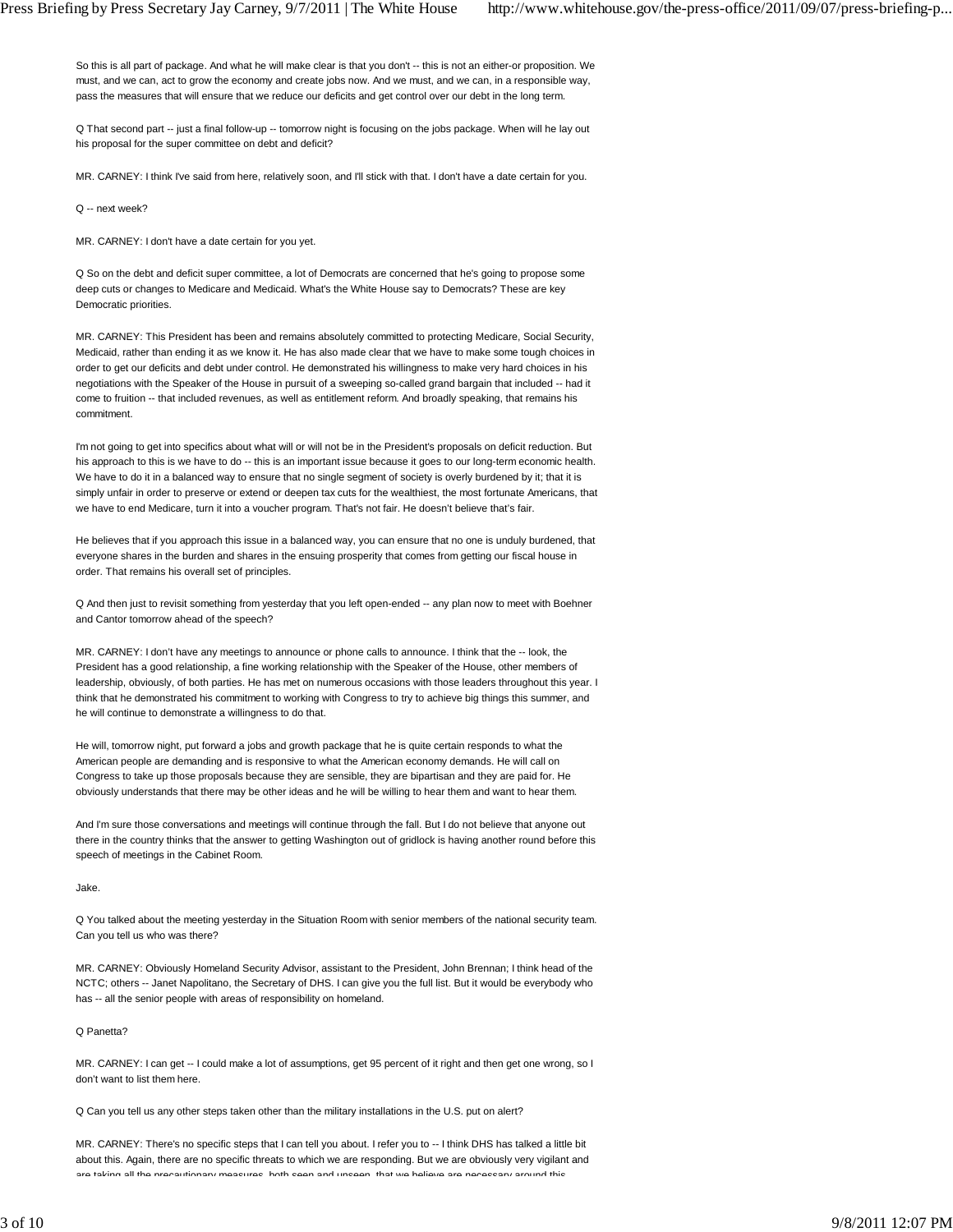are taking all the precautionary measures, both seen and unseen, that we believe are necessary around this anniversary.

Q Picking up on the point that Jessica was just talking about, I understand the feeling that nobody out there would feel like more meetings in the Cabinet Room would necessarily lead to any progress when it comes to negotiating on the Hill. But is it the contention of the White House that the best way to introduce a package that can get through Congress is to not reach out and talk to them?

MR. CARNEY: Well, again, I have not said that the President won't reach out. I simply have no announcements to make about meetings or phone calls at this point. My point is that he will put forward a series of proposals that, by any objective measure and observation by you and others, are the kinds that have enjoyed bipartisan support in the past. That will be evident upon the delivery of the speech.

What is not required is for the President to negotiate in advance the elements of a jobs package with members of Congress -- any more than you all called on, or your colleagues up on the Hill called on, House Republicans to negotiate with the White House or House Democrats on HR1 prior to its release, or on the Ryan budget proposal, or on the proposals that have been put forward recently by the House. So I mean, I think that you have to -- the standard has to apply here.

I think whether or not a proposal is seriously designed to garner bipartisan support can be judged by the elements of the proposal. If you put something on the table and say, here's our plan; no, we didn't talk to anybody about it but judge it as you will, and everybody looks at it and understands that it has no chance of getting support in Congress, then you can make your analysis accordingly.

You will see in the proposals that the President puts forward that he is very serious about taking measures that are responsible, that have enjoyed bipartisan support, and are the kinds that have direct and quick impact on the economy and on jobs.

Q I would think the argument is that obviously we're not in the same time than we were in the past --

MR. CARNEY: There were Republican proposals that have come out in the last couple of weeks. So, again, there were no invitations to -- by the press that we should --

Q No, no, no, I'm trying to make a different point, I'm sorry. I mean the idea that a lot of what the President is going to propose, all of which has enjoyed bipartisan support in the past, but we're not in the same time --

MR. CARNEY: Again, you all will be able to judge whether or not the kinds of things the President is proposing, which all will be paid for, are the right answers and are the kinds of things that if Congress were serious about taking action, Congress would act on.

Q Right. But when you say that -- the point I'm trying to drill down into is the idea that they will be paid for as opposed to previous stimulus plans in the last 10 years, 20 years, that weren't necessarily paid for. When you say it's going to be paid for, how, specifically, is it going to be paid for? Is it going to be paid for by contemporaneous cuts and tax increases? Is it going to be paid for by -- and do we expect Congress in five years to raise this much money, in --

MR. CARNEY: No, it will be specifically paid for.

Q Okay, thank you.

MR. CARNEY: Norah.

Q On that very question -- it will be paid for with immediate cuts?

MR. CARNEY: I didn't say -- I said it would be paid for.

Q Or long-term deficit cuts?

MR. CARNEY: I'm not going to get into the specifics. Again -- "immediate" means what exactly? And the fact of the matter is, is they will be -- the President will make clear and the supporting material that we supply to you will make clear that he is proposing both policies that Congress should act on that will help the economy grow, will create jobs, and a mechanism to pay for them that's credible and measurable. And I think that meets a standard that the American people expect him and Congress to meet.

Q Can you address, then, the concern that's been raised that if the \$300 billion-plus that the President is going to propose, if that's the amount, that if it were not immediately paid for, it runs the risk of busting the debt ceiling early before next year's election?

MR. CARNEY: Again, it will be paid for. We're not going to bust the debt ceiling. It is important to remember throughout these analyses as you go forward -- because there are a lot of complexities involved in short-term measures, long-term measures. Let me take you back, painfully I'm sure, to the summer when we were discussing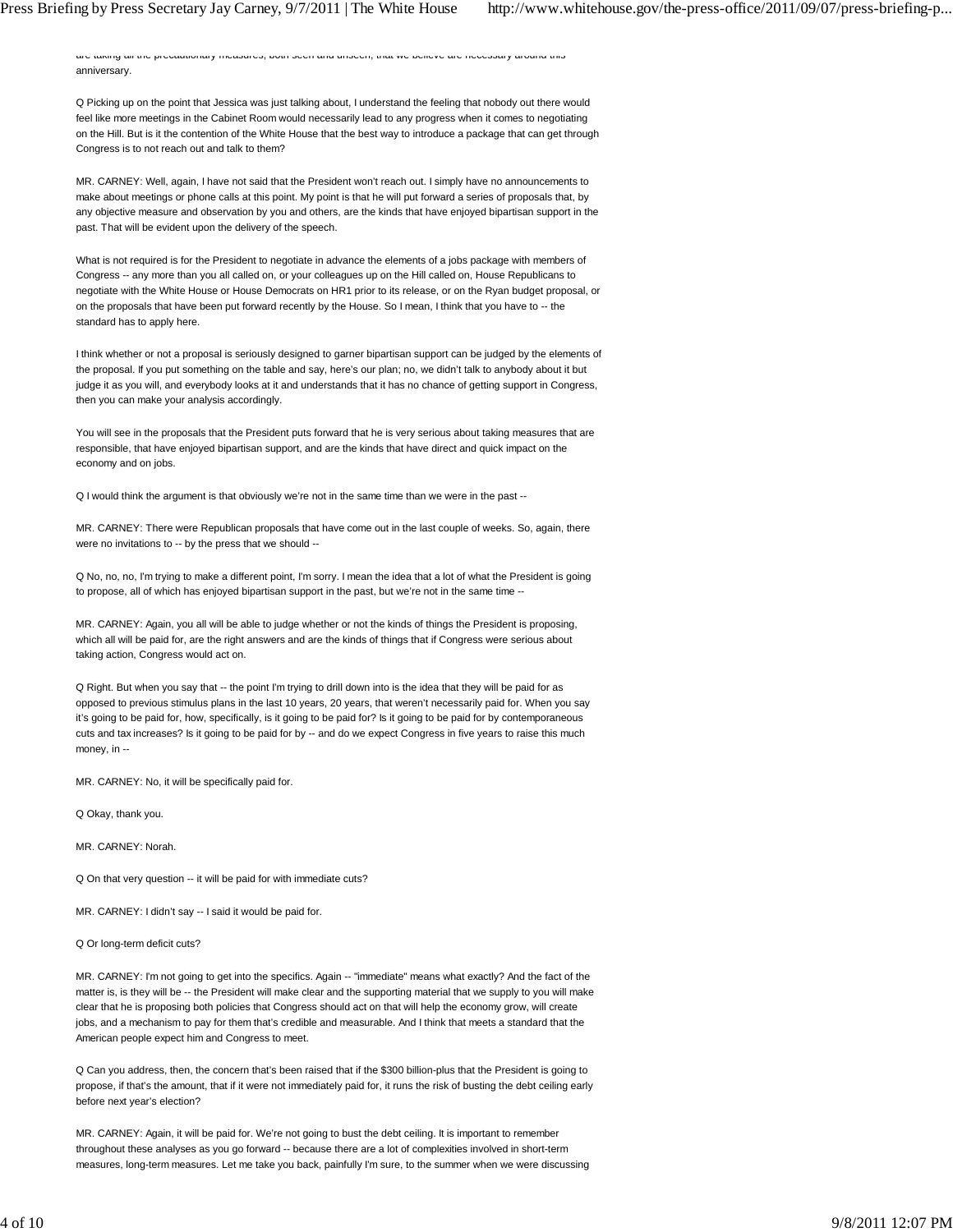grand bargains and other proposals to get a hold of our deficits and debt. There were upfront, near-term discretionary cuts involved in all of the proposals, big and small, and the ultimate one that was agreed on and signed into law by the President when a grand bargain fell through. There were also discussions of entitlement reforms and tax reforms, balancing of revenue and other measures, cuts and revenues, that obviously did not take effect immediately and relied on a duration, on triggers, and that sort of thing.

So it is a false assumption to say that, well, wait a second, where's your -- why aren't you reducing the deficit and debt by \$3 to \$4 trillion tomorrow? That was never envisioned by anybody who was engaged in the serious negotiations, either outside through Simpson-Bowles or Domenici-Rivlin, or on the inside with the Speaker of the House and the President of the United States.

Q Is the President hopeful that he can consult members of Congress before he delivers this address tomorrow night?

MR. CARNEY: I think -- I feel like I've answered this about a half dozen times. I don't have any announcements to make about phone calls or meetings. When I do, I'll make them. The President consults regularly with, has spent more time with, the leaders of Congress in recent months than he has with a lot of folks, including those much closer to him. And I think that he will continue to meet and consult with rank-and-file members and leaders as we go forward as he pushes Congress to act responsibly and do something that the American people want done, which is to get our economy growing and get jobs created.

Q It was reported today that the White House team briefed Democratic strategists and lobbyists about details of the President's plan, jobs plan. Is that true?

MR. CARNEY: We have meetings regularly with a variety of groups from the outside. And I would steer you away from the idea that we briefed anybody in great detail about the plan from the outside.

Q And did the President's press team brief columnists from newspapers about specifics of the President's plan exclusively?

MR. CARNEY: Again, we have meetings regularly. We have meetings with you, members of the White House press corps, as well as others in the press with some regularity, with different levels of ground rules in terms of the information and how it can be used and when it can be used, and that's an ongoing process.

Q Jay, just a practical question of how you get it done by the end of the year, since the President is going to tell the American people it's urgent, we got to get it done. Normally you do a joint session speech in January or early February, State of the Union. Now you're doing it in September, different timetable, and you've got the super committee, as you've been talking -- you want to do job creation and you want to do deficit reduction. They're going to be busy in November, December, trying to do deficit reduction. You've just laid out a moment ago in answer to a lot of these questions about how the debt ceiling negotiations on that one piece took months. How can you expect the super committee to get its work done and this jobs plan to be acted on in essentially four months, by the end of the year, when Congress can't seem to get --

MR. CARNEY: You mean they can't do two things in four months?

Q You've said --

MR. CARNEY: It's hard if you don't work more than two days a week, I understand, but -- (laughter.)

Q You've said from this podium --

MR. CARNEY: That was just a joke. (Laughter.) No, look -- Ed, I think there's an important part of your question that I want to address. You're absolutely right -- the super committee's timetable is: Come up with a product by Thanksgiving and then Congress act on it by December, before the holidays in December -- which is precisely why the President will come and say, we need to act on measures to grow the economy and create jobs sooner than that. And so he will propose to Congress that they need to act sooner on jobs and economic growth.

He will also, relatively soon, put forward his specific ideas for how we -- to the super committee, and Congress in general -- for how we go big on deficit reduction and debt reduction -- bigger, in fact, than has been mandated for the super committee.

So they are linked but they are separate. So he expects that if Congress comes back to Washington with a seriousness of purpose, a sense of urgency about the need to do something on the American economy, do something for the American people, they will act quickly -- before Thanksgiving, hopefully -- on jobs and growth. And the super committee will go about its business with great seriousness and sense of purpose, will take his proposals into account, and produce a balanced, bipartisan product that Congress can then act on that represents significant deficit and debt reduction.

Q But you've been mentioning they only work two days a week -- maybe in jest -- but the President on the bus tour was talking -- suggesting they can't walk and chew gum normally, that they have a hard time getting stuff done. Ray LaHood was at this podium a few weeks ago; they couldn't get the FAA bill done. Isn't this kind of a lot for them do in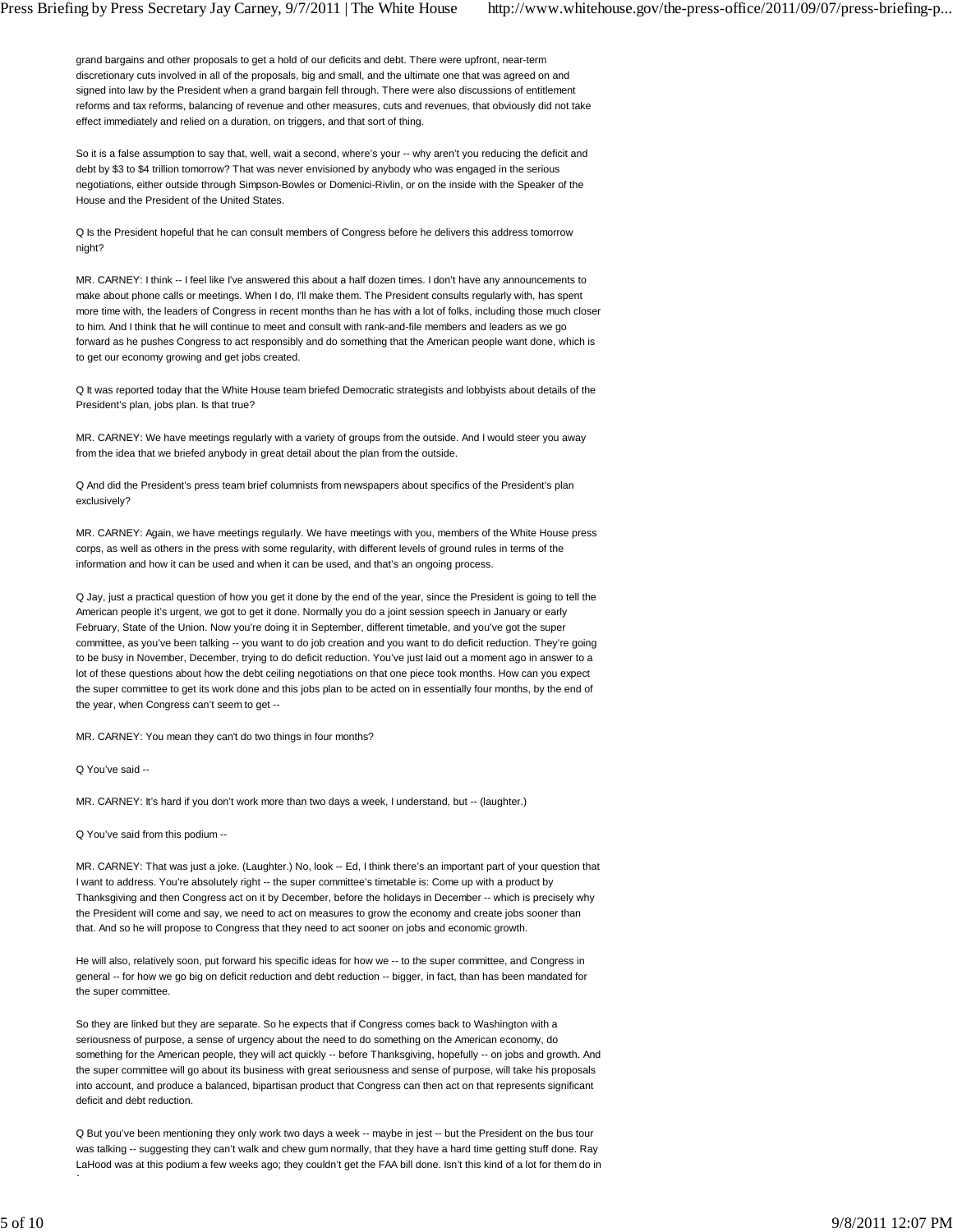four months when they usually --

MR. CARNEY: Well, no, it's not. There have been periods when Congress has done even more in that period of time. I understand that these are significant measures. The proposals the President will put forward tomorrow night will be very clear, very specific, very measurable, and can be evaluated and then acted on every quickly.

The package of proposals -- the ideas around anybody's proposals for balanced, long-term deficit and debt control obviously contain a lot of elements, which is, I assume, why Congress, in its infinite wisdom, gave the super committee more time to try to digest that and try to come up with a product.

But going to jobs and economic growth, look, Washington needs to act. The American people outside of the beltway are tired of excuses. They want action. And there will be no reason that Congress can't act on this unless politics gets in the way.

Q Republican Senator Roy Blunt today said that he thinks the President raised expectations too much with a joint session speech, and he had a quip saying that the President -- said of the joint session -- he should have gone to a truck body shop like Mitt Romney to unveil his plan, go out into the country and do it. And you have a growing number of Republicans who say they're not even going to the speech. You set the framework last week by saying he's doing a joint session because he wants to go to Congress and put it on their agenda. A, how is he going to do that when a growing number are not even going to bother to show up, the Speaker is not going to have an official Republican response? And, B, are they being disrespect to the President by just not showing up?

MR. CARNEY: The American people will judge. The American people expect Washington to take sensible measures to grow the economy and to create jobs, and to pay for it. The President will put forward a proposal to do that. He'll do it in front of Congress because he is calling on Congress to act.

And I don't think you can -- do you really think outside in the country that Americans think we're raising expectations too high because we think the American economy is the most important subject to talk about right now? I don't think so. Now, maybe members of Congress don't think so, but they'll have to answer to their constituents on that.

We believe it's imperative for Congress to act. We believe the American people are demanding that Congress act and pay for its actions, and do it -- and take measures that positively help the economy and create jobs.

So it's for you guys to decide and to judge Congress as to whether or not -- how they respond to this and what they're going to do, because I can guarantee you, come December, if Congress hasn't acted and members go back for that recess, they're going to get an earful, because of the expectations I think that are out there that people - this is an anxious time. People are concerned about the economy, they're concerned about jobs, and they want Washington to stop causing problems, and to start -- to get with the program and help the situation.

Q Very last, quick thing. A colleague is doing a story on Gibson guitars. You probably heard about this story.

MR. CARNEY: I used to have one.

Q There you go. You can bring it here one day, The U.S. Fish and Wildlife Service seized a million dollars' worth of exotic woods they were going to use to make guitars. And the company is saying that basically if the wood had been sent to India to be finished and then was imported here, it would be legal. So they think the Obama administration is encouraging jobs to be shipped to India, number one. And number two, there's been an allegation that because the CEO is Republican that the government is targeting the company. What does the administration say?

MR. CARNEY: I honestly don't -- this is the first I've heard of the story so I'll have to take the question, Ed.

Q Senator Sessions just came out today, Jay, and said that he was concerned about some of what he had heard about the plan so far, even though it hasn't been announced yet. But what does that say about the prospects of this plan actually having bipartisan support, ultimately?

MR. CARNEY: That Senator Sessions has concerns about it? Again, I think what you will hear from the President are a series of proposals that have historically enjoyed bipartisan support and that Congress should, can, and we think must act on. And if senators or House members have other ideas about what we can do to grow the economy in the short term, to improve the employment situation in the short term, they should put them forward. And we will be absolutely glad to hear them, as will other members of Congress.

So, again, I don't think one senator's opinion of a plan that he hasn't even heard is necessarily indicative of how it will be handled by Congress.

Q And I spoke with an economist who said that the ugly truth -- those were her words -- is that it really is hard for policymakers to create jobs in an economic climate like this. How would you react to that?

MR. CARNEY: Well, this is a good point. We have been digging ourselves out of this hole since the moment the President was sworn into office, even as the hole was still being dug, caused by a series of policy decisions and other economic factors that led to the greatest recession since the Great Depression. I believe there's one senator today who really must think the American people aren't very smart because he was making allegations or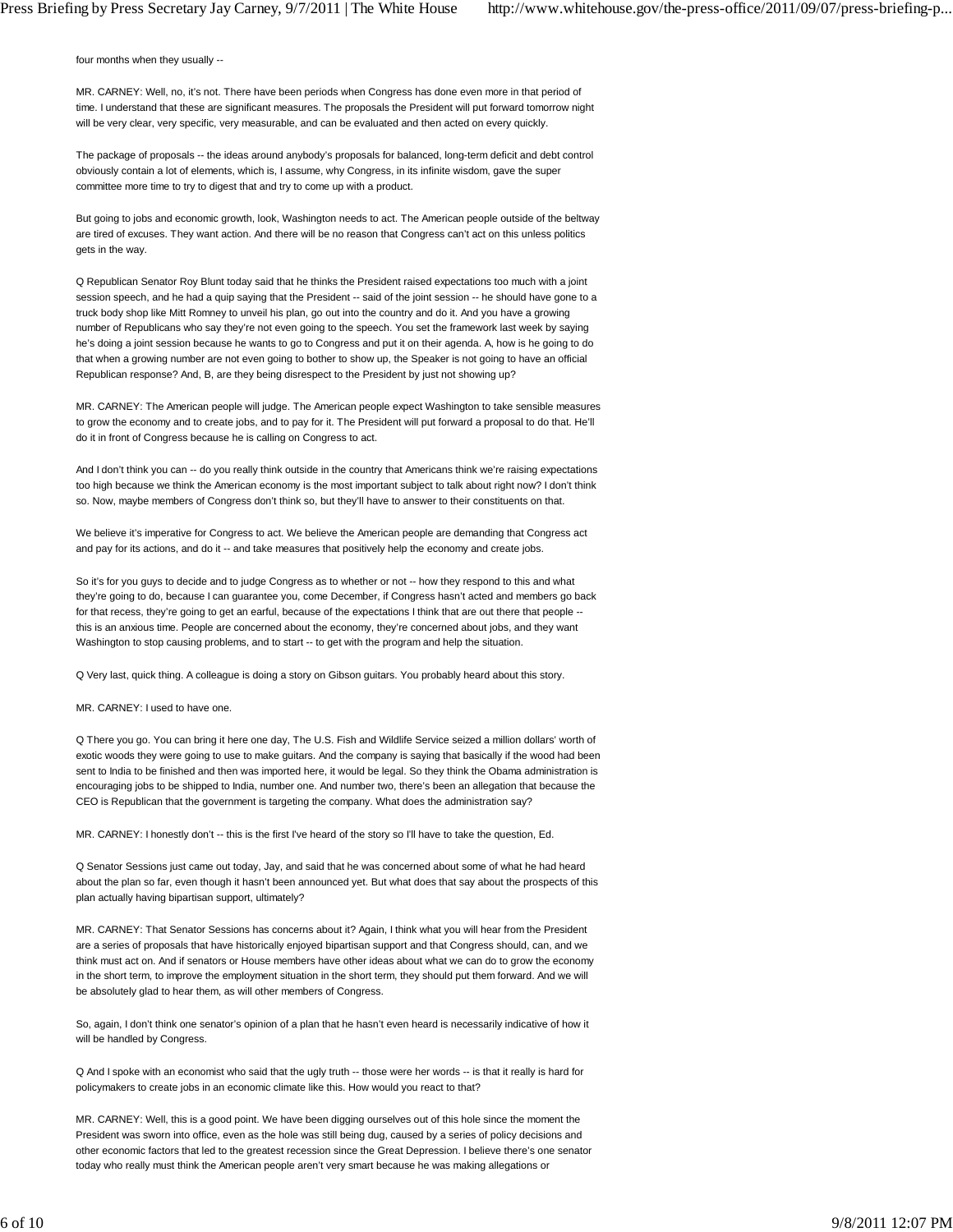suggestions about net job loss since the President took office. Every American understands that the 8 million jobs that this economy lost during this recession came because of a recession that began and was caused by policy decisions made prior to this President coming into office.

And since his policy proposals have taken effect -- you can argue with whether they were right, you can argue with whether there were other policy proposals that may have been more effective, that's a fine argument to have -- but since they have taken effect, this economy has created over 2.1 million jobs, private sector.

But going to your point, this is a deep hole. And there is no silver bullet. There is no measure that can be taken by Washington that will solve the problem. This is an all-hands-on-deck proposition. It involves ways that we can help partner with the private sector, that we can encourage private -- I mean, really, this is mostly about encouraging private sector growth; encouraging, through the payroll tax cut, for example, that we've talked about in the past that's been in effect this year, giving American families more money to make ends meet, which gets injected back into the economy, which helps small businesses that receive that money, which encourages them to hire and to grow.

That's how -- we're not talking about the government creating jobs here. We're talking about Washington taking positive actions so that the private sector can create jobs, as well as take action so that we can mitigate the impact of job loss in other areas.

Q Looking ahead to a year from now, what do you think will -- the White House will be able to point to, to say that this plan really did work, really did have an impact?

MR. CARNEY: I think that if we can say that Congress took these proposals, acted on them swiftly, and the President signed them into law, that those measures collectively will have had a measurable, positive impact on economic growth, and a measurable, positive impact on employment. That has been the case with some of the measures we took in December, in conjunction with Republicans. It is certainly the case with the measures that we took in 2009, including the Recovery Act. And we expect that to be the case if Congress decides that it shares the sense of urgency that the American people have.

Q And finally, I know it's the night before the speech, but does the President plan to watch the debate?

MR. CARNEY: I haven't asked him.

Q Will any of the President's proposals -- or will all of his proposals need to be acted on by Congress, or are there some actions he can take?

MR. CARNEY: I think that's a good question. I've said in the past, and some people followed up, and I want to make clear that I wasn't trying to hint slyly at something -- but obviously the President has within his power the ability to take certain actions administratively that can help the economy in different areas, whether that's in housing -- I pointed to some of the measures he took this summer to assist unemployed folks in their efforts to stay in their homes. That has a positive economic impact, obviously. There are other measures that he can take.

But the reason he's going to Congress -- to go back to Ed's question -- to give this speech is because there are big parts of his jobs and growth package that require congressional action, that require legislation, that require Washington to work in the way that the American people overwhelmingly expect it to work, in a sensible, pragmatic, bipartisan way.

Q Will there be some -- just to put a little finer point on it -- will there be proposals, without getting specific, that he'll discuss tomorrow night in front of Congress that won't need congressional approval?

MR. CARNEY: I encourage you to --

Q Listen in.

MR. CARNEY: -- listen in -- yes.

Q And then just a logistical question, which is -- (laughter) -- I know --

MR. CARNEY: I promise it will be done before kickoff. So the President, you, I, and so many other Americans can watch the start of the NFL season.

Q Will there be any -- when the super committee meets for its first meeting tomorrow and then subsequent meetings, will there be any White House people in there? I know with -- I know when Biden was leading the talks -- that's different. Obviously, Vice President Biden was there, his staff members. But how will the White House, just logistically, get updates about what's discussed in the meetings? Will there be --

MR. CARNEY: Sorry, in which meetings?

Q The super committee meetings.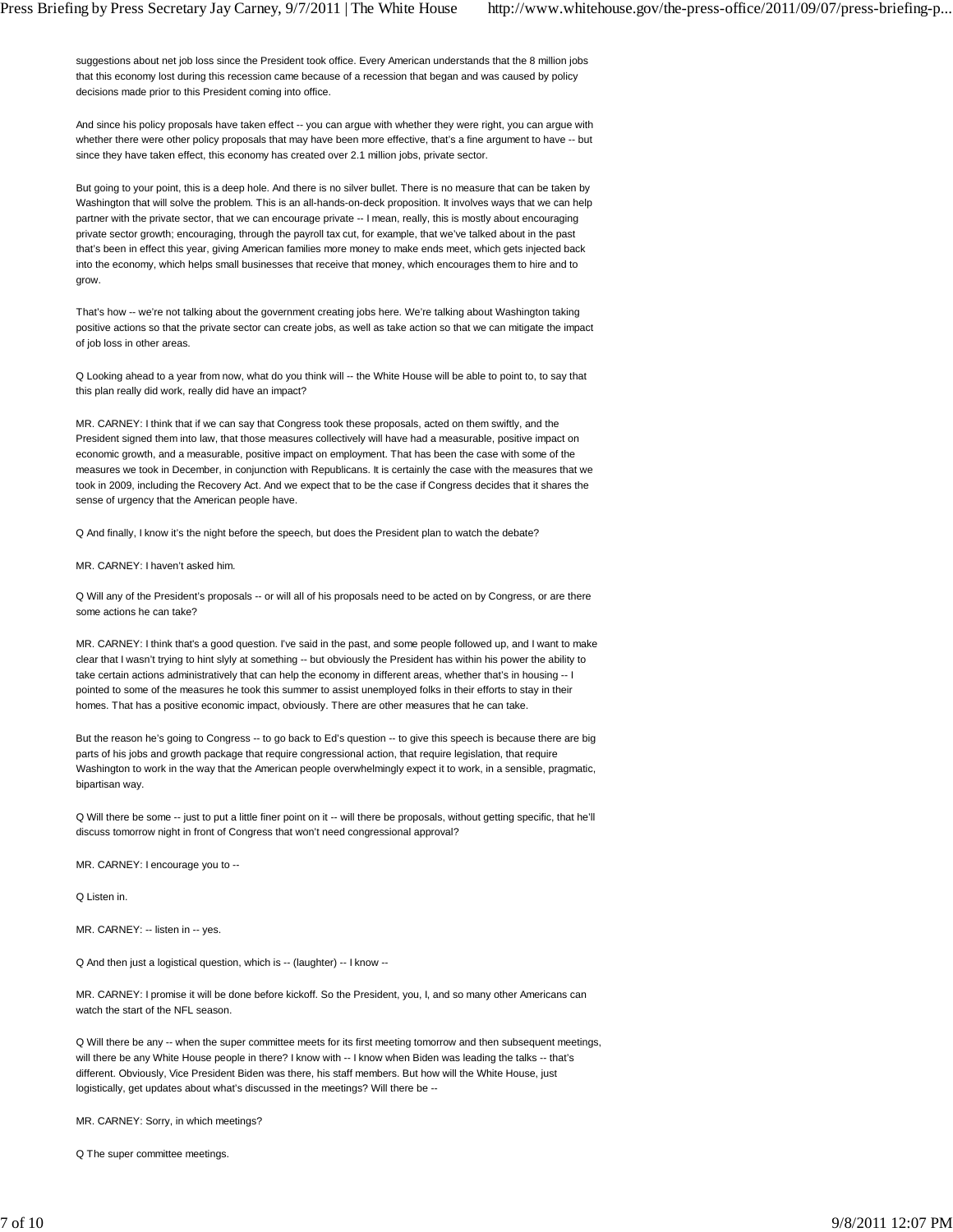MR. CARNEY: I don't have an answer to that. I'm sure we -- obviously there will be members of Congress in the meetings who we'll be able to talk to and get updates. I don't know whether -- what the staff presence will be, either congressional staff or administration staff.

Q All right. Thanks, Jay.

MR. CARNEY: Anybody? Kate.

Q Does the President agree with Cantor and Boehner, this idea that the 10 percent -- states have to set aside 10 percent for certain highway construction projects that are lower priority, and so their point in this letter that they sent to the President yesterday was that the 10 percent should be freed up for big projects?

MR. CARNEY: Well, I would simply say without getting into specifics about -- that were outlined in that letter, that as I think I mentioned yesterday, that the spirit of compromise that was evident in that letter is welcomed here at the White House. The idea that there are things we can and must and should do together to address the need to grow the economy and create jobs is welcomed. And we obviously read their letter with interest.

Q But does he agree with that specific --

MR. CARNEY: Again, I'm not going to get into the specific proposal at this time.

Q And also, on the speech tomorrow night, we know that education is going to be a big part of it. Can you give some indication of how big a part the aid to governments will be for --

MR. CARNEY: I'm not going to get into specifics about the elements of the speech, beyond those that the President has already mentioned.

Q And just finally, on Libya, does the administration plan to send U.S. personnel to Libya to look at missiles and secure chemical weapons, as House Intel Committee chair Mike Rogers has suggested they should?

MR. CARNEY: We are obviously -- we and NATO have been monitoring both the chemical weapons and the -- the chemical weapon stocks and the conventional weapons regularly, and we're talking with the TNC. I don't have any announcements to make about personnel being dispatched.

Q Can I follow up? Jay, can you make any further comment or update us on this administration's outreach effort to Niger and other countries in the region in an effort to arrest the Qaddafi loyalists -- the fugitive loyalists who are seeking safe haven?

MR. CARNEY: We're obviously monitoring the reports about Niger. We would remind anyone approached by the Qaddafi family seeking refuge that U.N. Security Council Resolution 1970 imposes a travel ban on Qaddafi, his family members and several other regime officials. The sanctions committee must be notified immediately if anyone on the travel ban list has entered another country. I'm not confirming any reports about Niger, but I would make that point more broadly.

Our ambassador and her team in Niamey are in regular contact with senior Nigerien government officials. The ambassador also relayed our concerns at the highest levels yesterday, and we have urged the Nigeriens to detain regime members subject to prosecution and to adhere to U.N. sanctions that prohibit the travel of Qaddafi, his family members, and the sanctioned -- and his sanctioned funds.

Q Thank you.

MR. CARNEY: Steven.

Q The President has spent a lot of time in this administration engaging Turkey, so what is his view of the estrangement right now between Turkey and Israel? What U.S. interests do you see at stake, and what role is he playing to try and ease the tensions?

MR. CARNEY: You're correct, the President has engaged with Turkey, has a good relationship with his counterpart there. The President believes -- I'll just take it back to the broad principles here about what needs to happen in the overall peace process, which is that the two sides here -- I mean, the fundamental issue here is the need to resolve the dispute between the Palestinians and the Israelis, which goes back to our view that both sides need to return to direct negotiations, and that a two-state solution and a long-term peace can only be achieved through direct negotiations. I think that is what we remain focused on.

Q At the beginning of the summer, Jeff Zients at OMB submitted recommendations for reorganizing trade agencies. Is that part of the President's job plan, or where is that --

MR. CARNEY: I don't remember announcing that from here. (Laughter.) I don't have any -- again, I'm not going to get into specifics about -- any more specifics about the President's speech tomorrow. And I don't have any update on the process being led by Jeff Zients.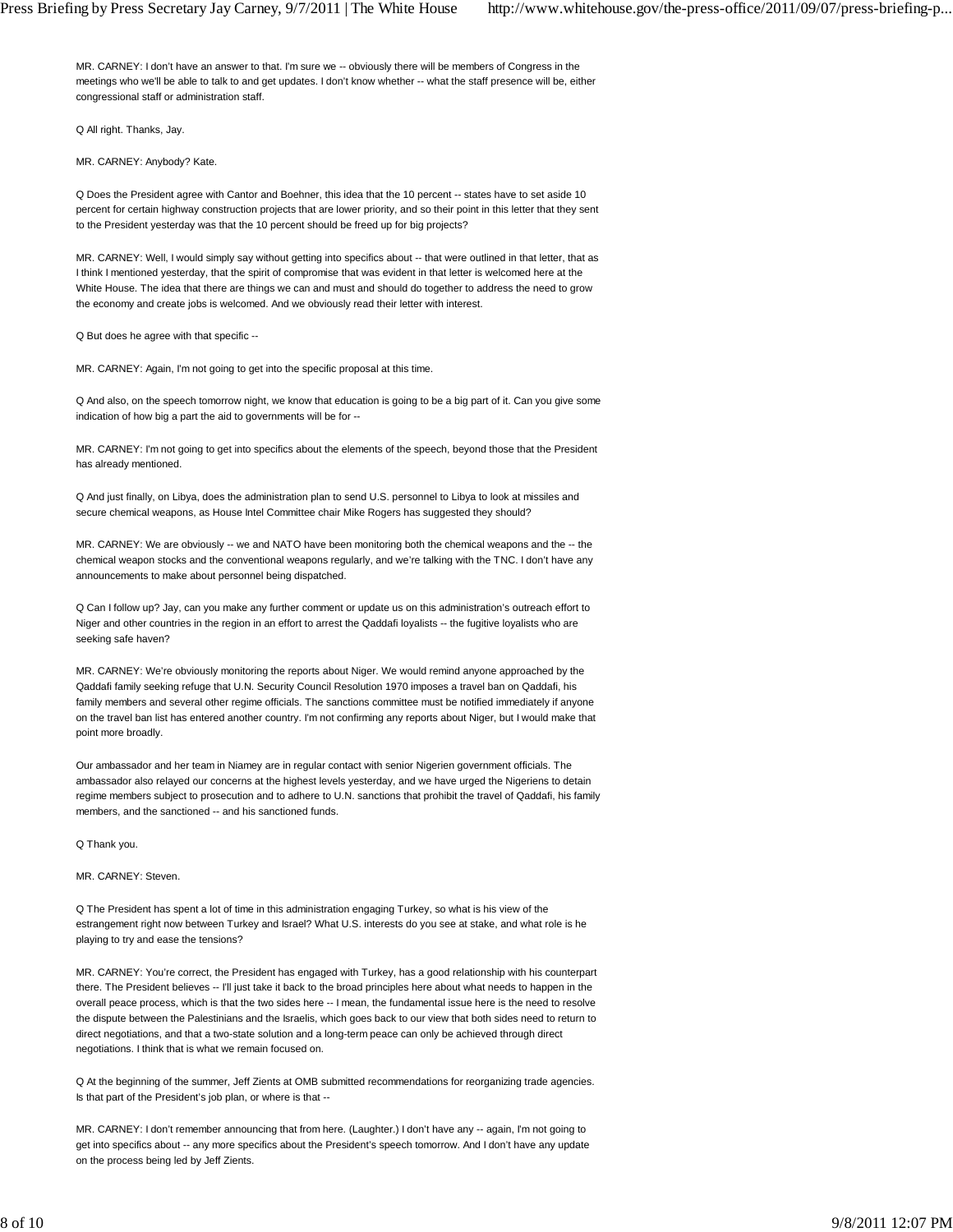Mark.

Q Thanks. Jay, what does the White House think of the Republicans' foregoing an official response to the President's speech tomorrow night?

MR. CARNEY: I think this might have been mentioned by Ed in his question, and I would simply like to say that we are focused on the main event here, not on the sideshows. There is an inordinate amount of attention here in Washington paid to the stuff that doesn't matter, the stuff that Americans don't care about, the stuff when they're forced to listen to it and hear about it drives them crazy, understandably. And this is one of them.

It is -- look, there will be ample opportunity for members of Congress to express their views on the President's proposals, to put forward their own proposals if they have constructive ones that might garner bipartisan support and be signed into law, that will have an immediate, significant impact on the economy and job creation. The President is focused, we are focused, on the speech he will give tomorrow on his proposals and on the urgent need for Congress to get its act together and do something.

Q Then you disagree with Leader Pelosi when she said the Republican decision is disrespectful?

MR. CARNEY: Again, I think that Republicans will have ample opportunity to express their opinions about the package, hopefully to express positive opinions about the package, because as I said, the elements of it will have enjoyed bipartisan support in the past, and will be, by any objective analysis, reasonable, pragmatic and effective, and paid for, and where they do that -- the venue is really -- doesn't matter to us.

Q May I follow on that?

MR. CARNEY: Sure. Oh, Christi, sorry, I got confused. Christi first -- first Christi, because I promised.

Q Thank you. Back on the top-line number of the jobs plan, whatever it may be, would it be higher if the President thought it stood a chance of passage, or is that the number that, independent of all political considerations, he wants?

MR. CARNEY: The President will put forward a series of proposals that he believes will have -- are the right answers to the most important question, which is, what can Washington do to help the economy grow and to help the private sector create jobs and to help those who have lost their jobs deal with that situation.

So the size of the package is -- meets that test. In other words, it is not -- the number doesn't drive this. It's what can we do that's responsible, pragmatic, that's paid for, that's reasonable, that should have bipartisan support, that could have a direct impact.

I mean, there's not an infinite universe of things you could do even if you had endless amounts of money, right? So these are thought-through proposals that we believe, and we believe others will analyze, have direct positive impact on the economy and on jobs in the short term.

Q To follow up on a few questions -- will the President make a genuine outreach to Republicans or does he expect continued stalemate? And is he dismayed by the hyperpartisanship going on now in Congress?

MR. CARNEY: The President has addressed the second question I think fairly often in the last several weeks. And you know what, it's not about him. It's about the American people being frustrated by the political posturing, the hyperpartisanship, however you describe it, the sideshows, the desire to score political points over the desire to do something that's right for the American economy and the American people.

On the other -- he will call on Congress, which is obviously a Republican and Democratic institution, with one house controlled by one party and another controlled by the other, to take action, collectively, in a bipartisan way. So the answer is yes, he will reach out to Republicans to act on his proposals because they're the right thing for the American people, the right thing for the American economy.

Q Thanks, Jay.

Q Jay.

MR. CARNEY: Abby, one more.

Q Anything on the bombing in India?

MR. CARNEY: Sorry -- Abby.

Q Thanks, Jay. Quick question on the pay-for question. You mentioned a lot that the proposals themselves are going to be bipartisan, perhaps things that Republicans have supported in the past. Will the pay-fors also meet that bipartisan criteria?